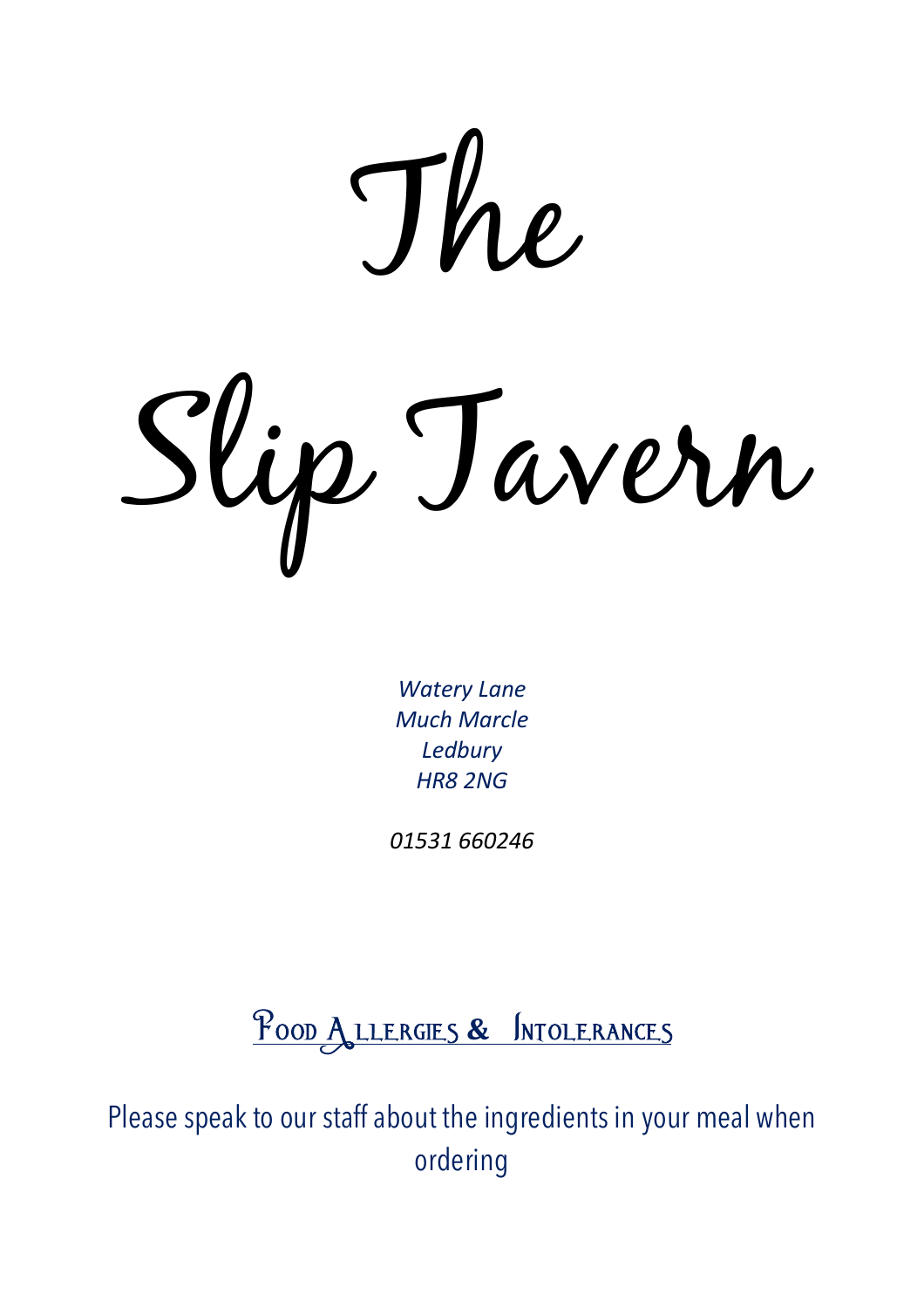Lunch Menu

**SERVED WEDNESDAY – SATURDAY 12PM-2PM**



| CHEDDAR CHEESE & FARMERS PICKLE CIABATTA<br>served with crisps, salad & homemade coleslaw (v) | £7.50 |
|-----------------------------------------------------------------------------------------------|-------|
| BRIE, CRANBERRY & RED ONION CIABATTA                                                          | £7.50 |
| served with crisps, salad & homemade coleslaw (v)                                             |       |
| TUNA MAYO CIABATTA                                                                            | £7.50 |
| served with crisps, salad & homemade coleslaw (v)                                             |       |
| HAM & MUSTARD CIABATTA                                                                        | £8.00 |
| served with crisps, salad & homemade coleslaw (v)                                             |       |
| BACON, BRIE & CRANBERRY CIABATTA                                                              | £8.50 |
| served with crisps, salad & homemade coleslaw (v)                                             |       |

**SALADS** 

| CHICKEN & PANCETTA SALAD            | £8.00 |
|-------------------------------------|-------|
| served with salad dressing          |       |
| <b>FALAFEL &amp; HALLOUMI SALAD</b> | £8.50 |
| served with salad dressing (V)      |       |

PLEASE ALSO SEE THE MAIN MENU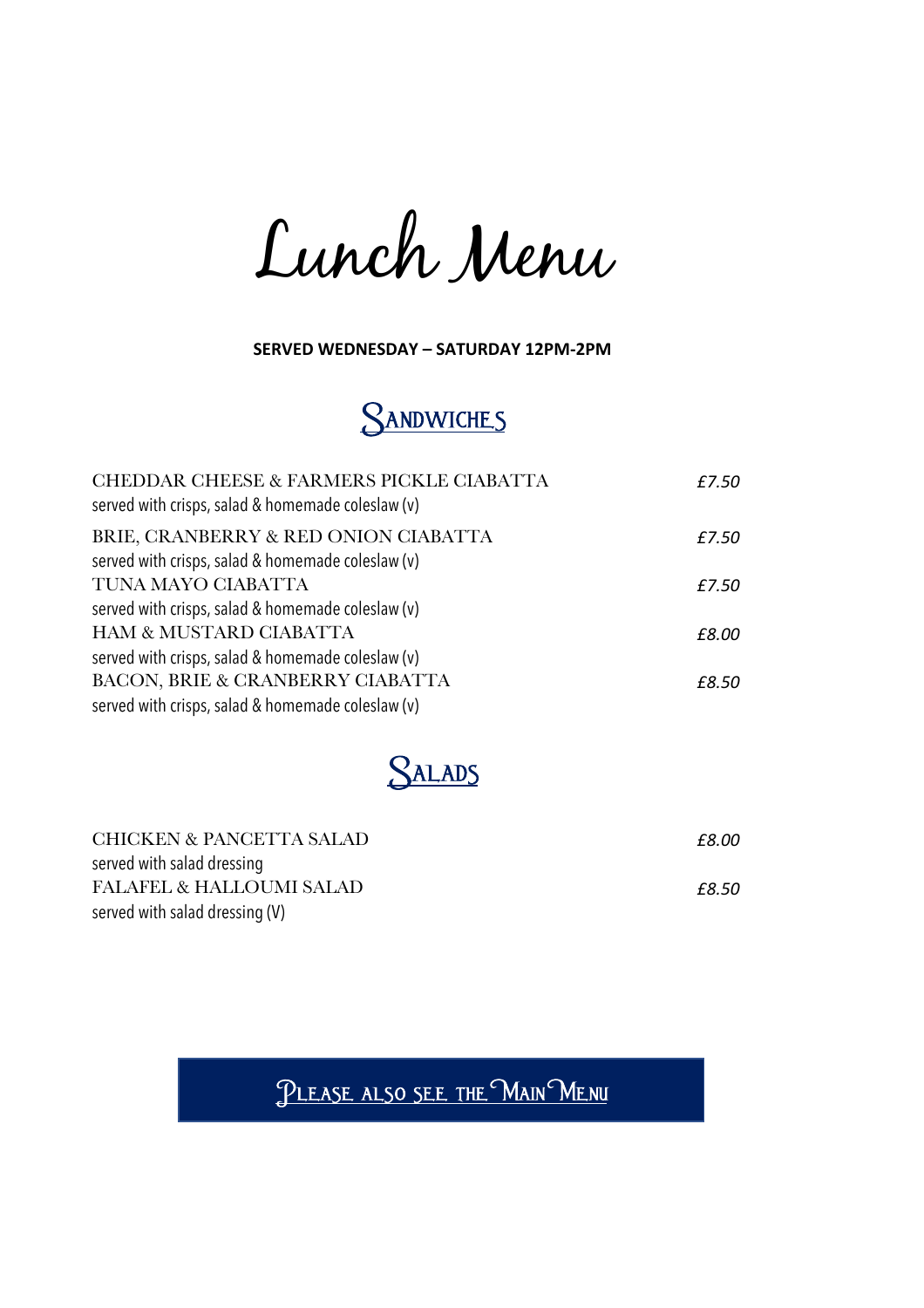Main Menu

| <b>HOMEMADE BRIE WEDGES</b>                  |       | £7.95 served with garden peas & tartare sauce                    |
|----------------------------------------------|-------|------------------------------------------------------------------|
| served with chilli sauce                     |       | <b>HOMEMADE LASAGNE</b>                                          |
| <b>WHITEBAIT</b>                             |       | $E7.95$ served with salad & extra chunky skin on chips or garlic |
| served with tartare sauce                    |       | bread                                                            |
| <b>NACHOS</b>                                |       | £7.95 WHOLE TAIL SCAMPI                                          |
| PORTABELLA CHEESE STUFFED                    |       | $E7.95$ served with extra chunky skin on chips, peas & tartare   |
| <b>MUSHROOM</b>                              |       | sauce                                                            |
| Served with leaves $\&$ balsamic glaze $(v)$ |       |                                                                  |
| <b>MARINATED OLIVES</b>                      | £5.95 |                                                                  |
| Served with rustic bread $(v)$               |       | V F GF TARIANS                                                   |

## **MAINS**

| Main Menu                   |       | PIEMINISTER PIE OF THE DAY                                                                                   | £14.95 |
|-----------------------------|-------|--------------------------------------------------------------------------------------------------------------|--------|
|                             |       | served with seasonal vegetables, jug of gravy and a choice of extra<br>chunky skin on chips or mash potatoes |        |
| STARTERS                    |       | <b>BUTTY BACH COD &amp; EXTRA</b>                                                                            | £14.95 |
| <b>HOMEMADE BRIE WEDGES</b> | £7.95 | <b>CHUNKY SKIN ON CHIPS</b><br>served with garden peas & tartare sauce                                       |        |
| served with chilli sauce    |       | <b>HOMEMADE LASAGNE</b>                                                                                      | £14.95 |
| WHITEBAIT                   | £7.95 | served with salad & extra chunky skin on chips or garlic                                                     |        |
| served with tartare sauce   |       | bread                                                                                                        |        |
| <b>NACHOS</b>               | f7.95 | WHOLE TAIL SCAMPI                                                                                            | £14.95 |
| PORTABELLA CHEESE STUFFED   | £7.95 | served with extra chunky skin on chips, peas & tartare                                                       |        |
| MUSHROOM                    |       | sauce                                                                                                        |        |
|                             |       |                                                                                                              |        |



### HOT & KICKING CHICKEN WINGS *£7.00* skin on chips or mash potatoes (v) 5 pieces to a portion, served on a bed of leaves with choice of dip

#### CHICKEN BITES *£6.00* with extra chunky skin on chips & homemade coleslaw (v)

7 pieces to a portion, served on a bed of leaves with choice of dip CHEESY EXTRA CHUNKY SKIN ON **CHIPS** 

## Children**'**s

#### 11 years & under

| <b>CHICKEN NUGGETS</b>                        | $E7.95$ 10OZ SIRLOIN          |
|-----------------------------------------------|-------------------------------|
| served with extra chunky skin on chips & peas | served with garlic but        |
| <b>FISH FINGERS</b>                           | $E7.95$ qrilled tomato & peas |
| served with extra chunky skin on chips & peas | 10OZ GAMMO                    |

| <b>SIDE OF ONION RINGS X3</b> | £1.00 |
|-------------------------------|-------|
|                               | £1.50 |
| <b>JUG OF GRAVY</b>           | £0.80 |
| <b>STILTON STEAK SAUCE</b>    | £2.00 |
| PEPPERCORN STEAK SAUCE        | £2.00 |

Small plate VEGGIE PIEMINISTER PIE OF THE DAY *£14.95*

served with seasonal vegetables, gravy, and a choice of extra chunky

|       | <b>VEGGIE BURGER</b>                                    | £14.95 |
|-------|---------------------------------------------------------|--------|
|       | topped with lettuce, red onion, gherkin, flat mushroom, |        |
|       | cheddar cheese & tomato served                          |        |
| 6.00: | with extra chunky skin on chips & homemade coleslaw (v) |        |
|       | PORTABELLA CHEESE STUFFED                               | £13.95 |
|       | <b>MUSHROOMS</b>                                        |        |
|       |                                                         |        |

*£3.50* served with salad and homemade coleslaw

## **GRILL**

| <b>CHICKEN NUGGETS</b>                        |       | £7.95 10OZ SIRLOIN STEAK                                           | £20.95 |
|-----------------------------------------------|-------|--------------------------------------------------------------------|--------|
| served with extra chunky skin on chips & peas |       | served with garlic butter, extra chunky skin on chips, mushroom,   |        |
| <b>FISH FINGERS</b>                           | £7.95 | grilled tomato & peas                                              |        |
| served with extra chunky skin on chips & peas |       | 10OZ GAMMON                                                        | £14.95 |
|                                               |       | served with extra chunky skin on chips, egg, grilled tomato & peas |        |
| EXTRAS                                        |       | <b>6OZ BEEF BURGER</b>                                             | £14.95 |

- 1.00 butchers best beef burger topped with cheddar cheese, bacon,
	- lettuce, gherkin, tomato, red onion & burger sauce served with extra
- chunky skin on chips & homemade coleslaw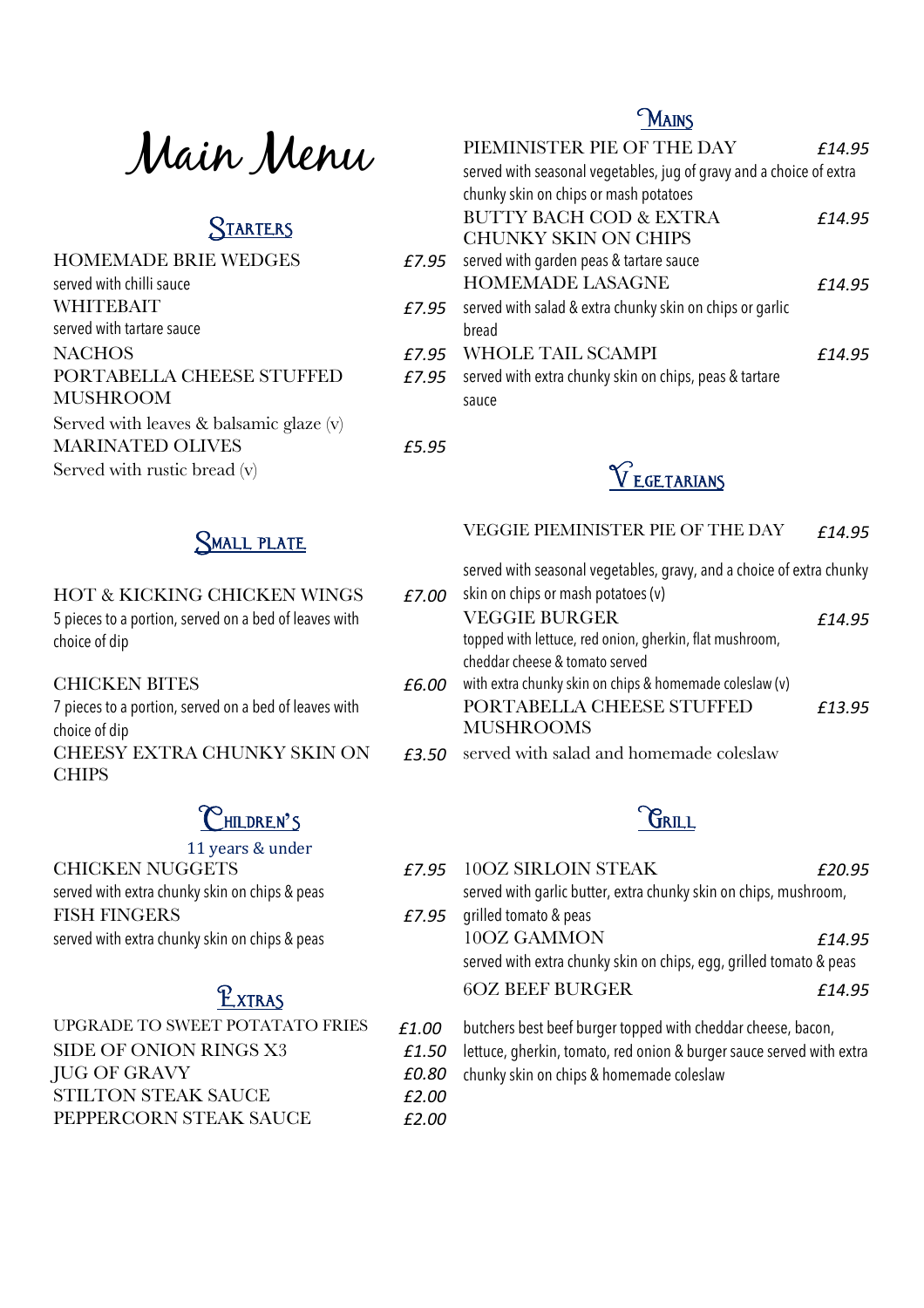Pizza

## Meat

| 33a                                                               |       | <b>PEPPERONI</b><br>tomato base with mozzarella & pepperoni<br><b>HAWAIIAN</b><br>tomato base with mozzarella, ham & pineapple | £14.00<br>£14.00 |
|-------------------------------------------------------------------|-------|--------------------------------------------------------------------------------------------------------------------------------|------------------|
|                                                                   |       | <b>CHICKEN &amp; SWEETCORN</b><br>tomato base with mozzarella, chicken & sweetcorn                                             | £14.00           |
|                                                                   |       | <b>MEAT FEAST</b><br>tomato base with mozzarella, chicken, pepperoni, beef meatballs,                                          | £15.00           |
|                                                                   |       | chorizo & pancetta                                                                                                             |                  |
| <b>CLUTEN PREE BASES AVAILABLE</b>                                |       | <b>HOT &amp; SPICY</b><br>tomato base with mozzarella, hot pepperoni, jalapeño, spicy                                          | £15.00           |
| <b>SERVED WEDNESDAY - SATURDAY 6PM-9PM</b>                        |       | chorizo, hot pancetta, & chilli flakes                                                                                         |                  |
| SIDES                                                             |       | <b>BBQ CHICKEN</b><br>BBQ base with mozzarella, chicken, red onion & sweet pepper                                              | £15.00           |
| <b>GARLIC BREAD</b><br>4 pieces to a portion                      | £3.00 | <b>STEAK &amp; ONION</b><br>tomato base with mozzarella, steak, onion & a sprinkling of stilton                                | £15.00           |
| <b>GARLIC BREAD NAPOLI</b>                                        | £3.50 |                                                                                                                                |                  |
| garlic bread topped with tomato sauce<br>4 pieces to a portion    |       | VEGETARIAN                                                                                                                     |                  |
| <b>CHEESY GARLIC BREAD</b><br>garlic bread topped with mozzarella | £4.00 | <b>MARGARITA</b><br>tomato base with mozzarella                                                                                | £12.00           |
| 4 pieces to a portion                                             |       | <b>ROASTED SWEET PEPPER</b>                                                                                                    | £13.00           |
| <b>EXTRA CHUNKY SKIN ON CHIPS</b>                                 | £3.00 | tomato base with mozzarella & sweet pepper                                                                                     |                  |
| <b>MIXED SALAD</b>                                                | £3.00 | <b>FUNGI OLIVE</b>                                                                                                             | £14.00           |

SWEET POTATO FRIES *£3.50* tomato base with mozzarella, mushroom, olive, sweet pepper, onion

> Take Away Available with 10% off menu prices

> > TO ORDER 01531 660 246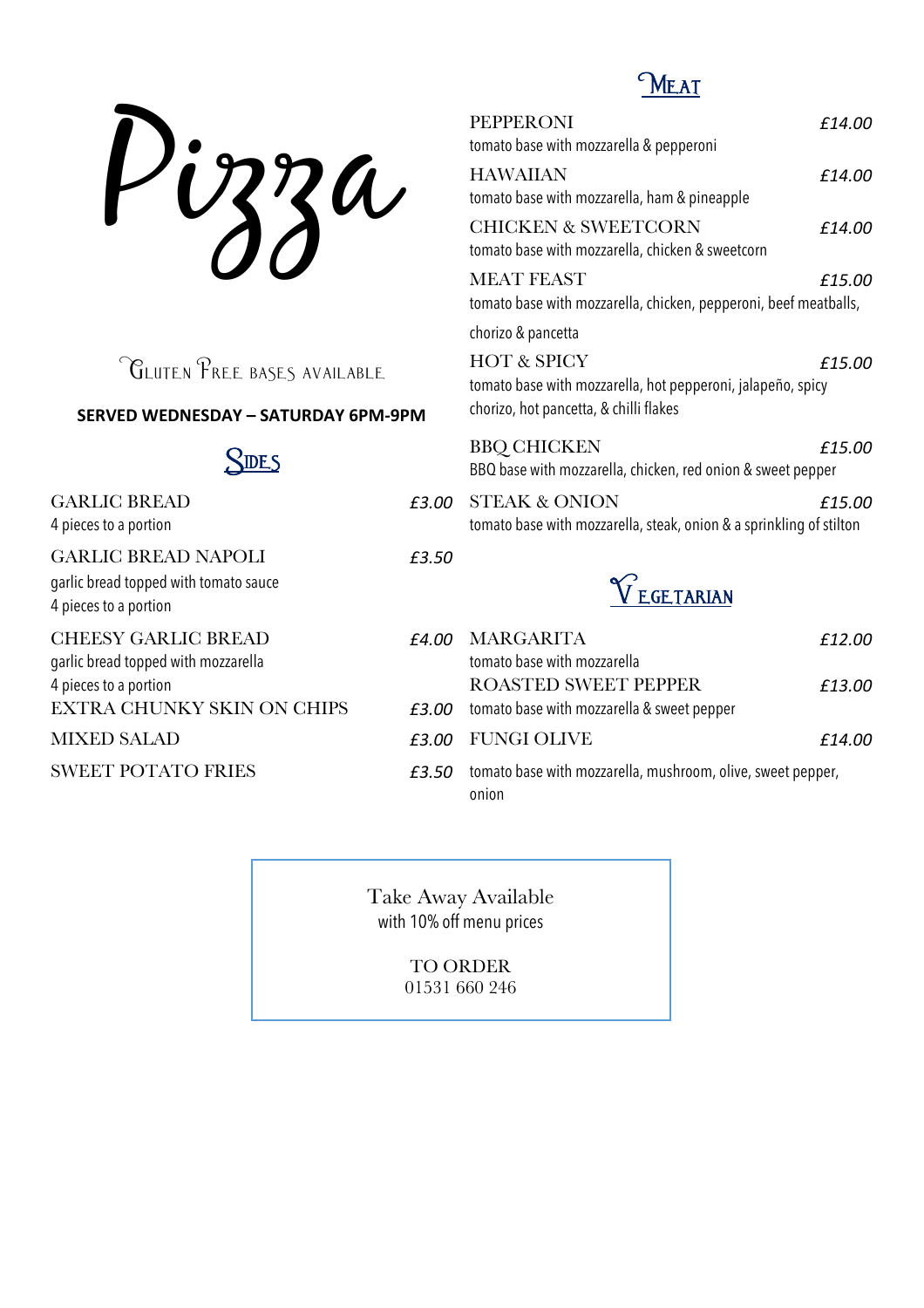The Slip Tavern

# **UESSERTS**

# PLEASE SEE OUR DESSERT BOARD

**SELECTION OF HILLBROOKS ICE CREAM**

1 Scoop *- £2.50* 2 Scoops *- £4.00* 3 Scoops *- £6.00*

# Hot DRINKS

SELECTION OF TEAS, COFFEES AND HOT CHOCOLATE *£3.00*

> LIQUEUR COFFEE *£6.50*